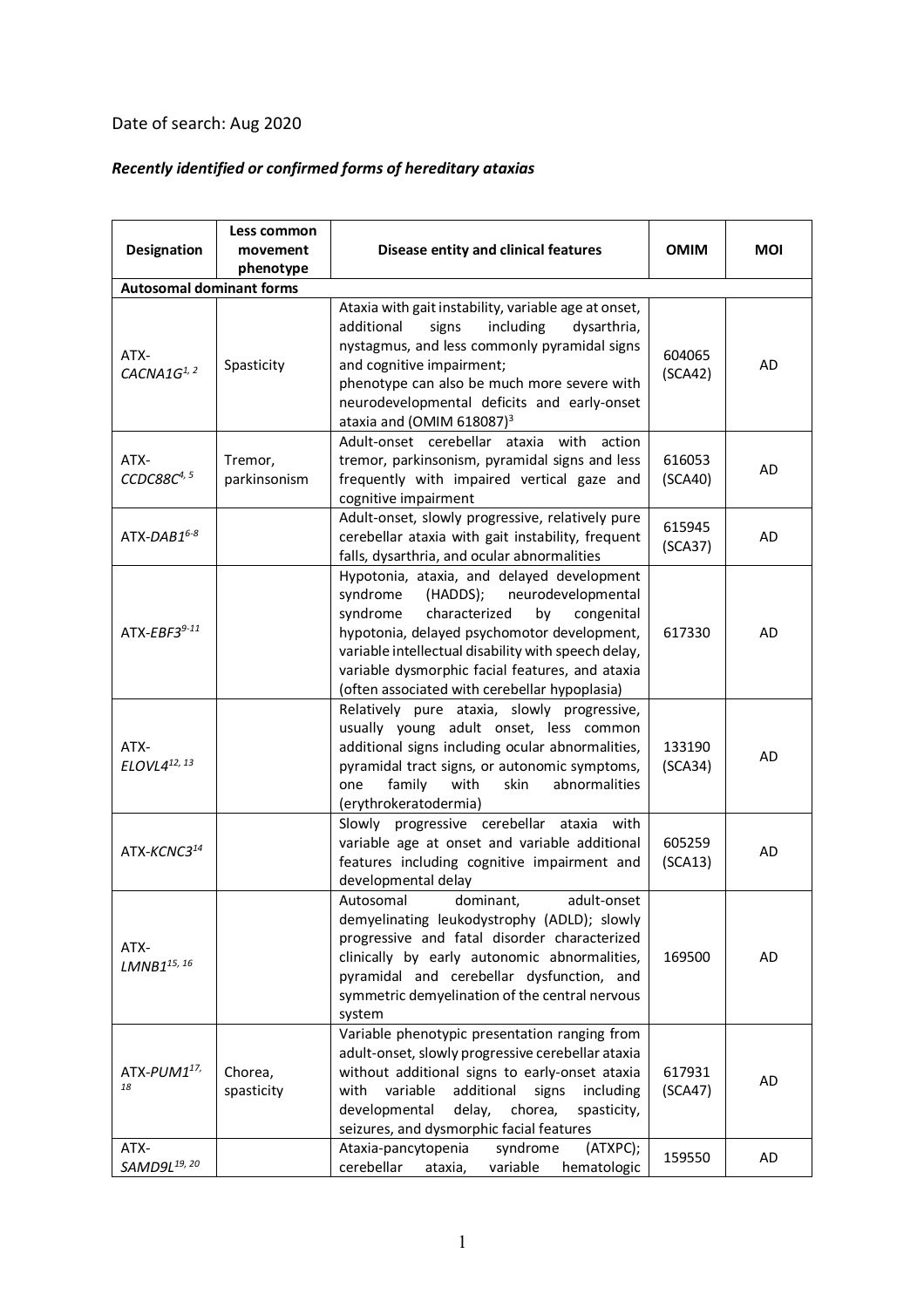|                                    |                     | cytopenias, and predisposition to bone marrow                                                  |         |           |
|------------------------------------|---------------------|------------------------------------------------------------------------------------------------|---------|-----------|
|                                    |                     | failure and myeloid leukemia<br>Early-onset fatigable muscle weakness with                     |         |           |
| ATX-                               |                     | developmental<br>delay,<br>ataxia,<br>intellectual                                             |         |           |
| SNAP25b <sup>21-23</sup>           | Tremor              | disability, seizures, craniofacial dysmorphism                                                 | 616330  | AD        |
|                                    |                     | and rarely resting and intention tremor                                                        |         |           |
|                                    |                     | Broad phenotypic spectrum including ataxia,                                                    |         |           |
| ATX-<br>TUBB2A <sup>A,24, 25</sup> | Spasticity          | spasticity, developmental delay, seizures, distal                                              |         | <b>AD</b> |
|                                    |                     | amyotrophy, and rarely optic atrophy                                                           |         |           |
| <b>Autosomal recessive forms</b>   |                     |                                                                                                |         |           |
|                                    |                     | Intellectual developmental disorder with poor                                                  |         |           |
|                                    |                     | growth and with or without seizures or ataxia                                                  |         |           |
|                                    |                     | (IDPOGSA): highly variable phenotype including                                                 |         |           |
| ATX-ABCA2 <sup>26,</sup><br>27     |                     | developmental delay, intellectual disability,                                                  | 618808  | AR        |
|                                    |                     | hypotonia, poor overall growth, intellectual<br>disability, sometimes borderline microcephaly, |         |           |
|                                    |                     | and seizures. Cases have been reported with                                                    |         |           |
|                                    |                     | ataxia as the predominant manifestation                                                        |         |           |
|                                    |                     | Stress-induced<br>childhood-onset                                                              |         |           |
|                                    |                     | neurodegeneration with variable ataxia and                                                     |         |           |
|                                    |                     | seizures (CONDSIAS): highly variable phenotype                                                 |         |           |
| ATX-                               |                     | including cyclic episodic deterioration in                                                     |         |           |
| ADPRHL2 <sup>28, 29</sup>          | Tremor,<br>dystonia | response to stress, developmental delay,                                                       | 618170  | AR        |
|                                    |                     | intellectual disability, ataxia, muscle weakness,                                              |         |           |
|                                    |                     | seizures, neuropathy, and rarely tremor,                                                       |         |           |
|                                    |                     | dystonia, strabismus, nystagmus, hearing loss,                                                 |         |           |
|                                    |                     | and microcephaly                                                                               |         |           |
|                                    |                     | Neurodevelopmental disorder with cerebellar                                                    |         |           |
|                                    |                     | atrophy and with or without seizures (NEDCAS);<br>hypotonia, developmental delay, intellectual |         |           |
| ATX-                               |                     | disability, oculomotor apraxia, saccadic smooth                                                | 618056  | <b>AR</b> |
| <b>BRAT1</b> <sup>B,30, 31</sup>   |                     | pursuit, gaze-evoked nystagmus. Cases have                                                     |         |           |
|                                    |                     | been reported with ataxia as the predominant                                                   |         |           |
|                                    |                     | manifestation                                                                                  |         |           |
|                                    |                     | Cerebellar atrophy with seizures and variable                                                  |         |           |
| ATX-                               | Tremor,             | developmental delay (CASVDD): ataxia with                                                      |         |           |
| CACNA2D230,                        | myoclonus,          | variable seizures and/or developmental delay                                                   | 618501  | <b>AR</b> |
| 32, 33                             | chorea              | (epileptic encephalopathy), tremor, and also                                                   |         |           |
|                                    |                     | myoclonus and choreic movements in some                                                        |         |           |
|                                    |                     | patients                                                                                       |         |           |
| $ATX-COA7^{34}$                    |                     | Ataxia, distal muscle weakness and atrophy,                                                    | 618387  |           |
| 35                                 | Tremor              | peripheral neuropathy, tremor, developmental<br>delay, and intellectual disability             | (SCAN3) | AR        |
|                                    |                     | Congenital disorder of glycosylation, type IIi                                                 |         |           |
|                                    |                     | (CDG<br>$\overline{\mathsf{III}}$ ):<br>variable<br>phenotype<br>including                     |         |           |
| ATX-COG536,                        |                     | developmental delay, intellectual disability,                                                  |         |           |
| 37                                 |                     | seizures,<br>hypotonia,<br>microcephaly,<br>and                                                | 613612  | AR        |
|                                    |                     | hypotonia. Cases have been reported with                                                       |         |           |
|                                    |                     | ataxia as the predominant manifestation                                                        |         |           |
| ATX-                               |                     | Neurodevelopmental disorder with impaired                                                      | 618292  | AR        |
| DOCK338-40                         |                     | intellectual development, hypotonia, and ataxia                                                |         |           |
|                                    |                     | Xeroderma<br>pigmentosum<br>group,<br>type                                                     |         |           |
| ATX-ERCC441-<br>44                 | Chorea, tremor      | F/Cockayne syndrome: skin photosensitivity,                                                    | 278760  | AR        |
|                                    |                     | intellectual<br>disability,<br>short<br>stature,                                               |         |           |
|                                    |                     | microcephaly, and in some patients chorea and                                                  |         |           |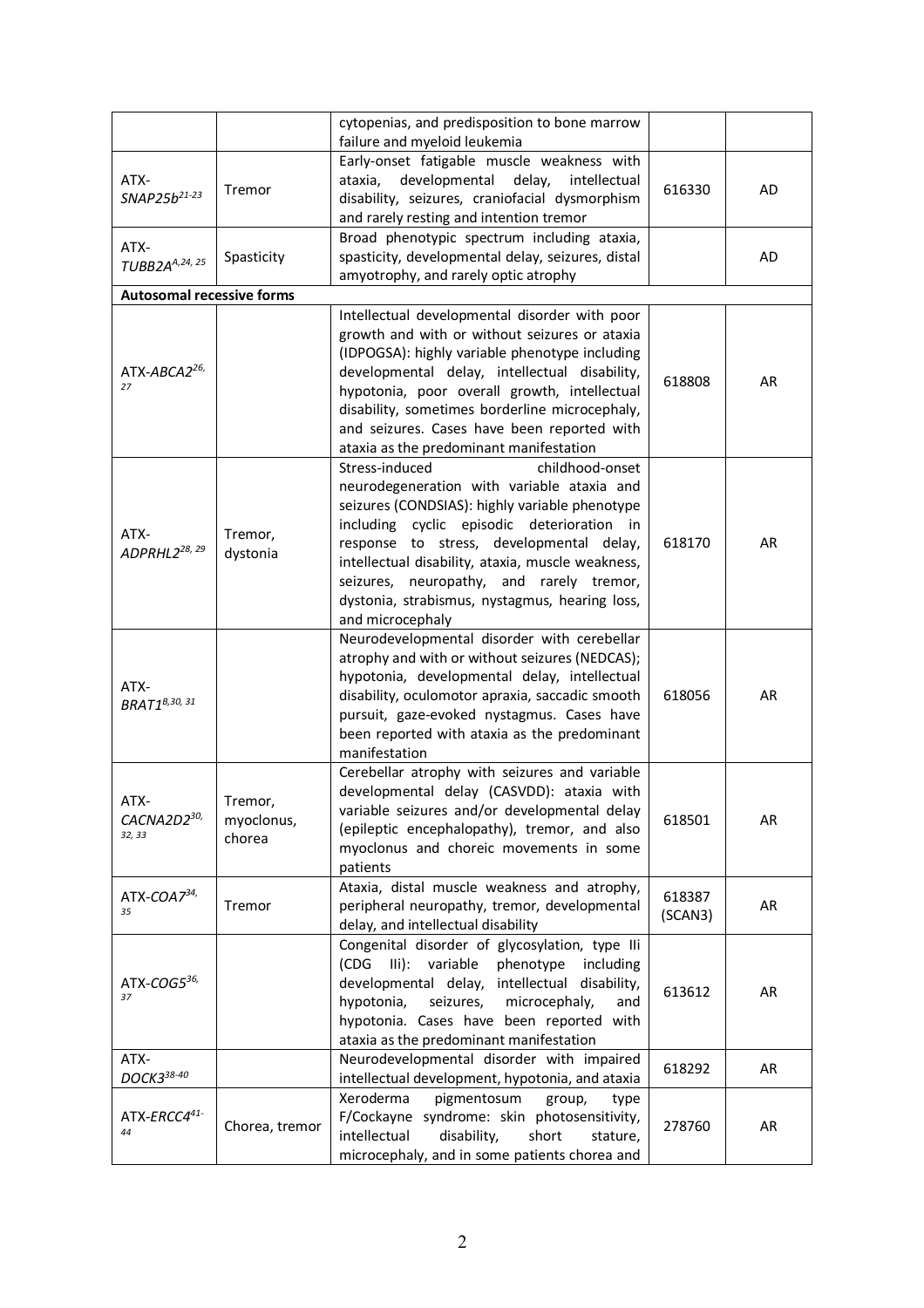|                                  |                         | tremor. Cases have been reported with ataxia as                                                                                                                                                                                                                                                                                                                                                                                                                                                                                          |                    |           |
|----------------------------------|-------------------------|------------------------------------------------------------------------------------------------------------------------------------------------------------------------------------------------------------------------------------------------------------------------------------------------------------------------------------------------------------------------------------------------------------------------------------------------------------------------------------------------------------------------------------------|--------------------|-----------|
|                                  |                         | the predominant manifestation                                                                                                                                                                                                                                                                                                                                                                                                                                                                                                            |                    |           |
| ATX-GDAP245-<br>47               | Spasticity,<br>dystonia | Adult-onset cerebellar ataxia, dysarthria, and<br>cognitive impairment, pyramidal signs and<br>spasticity, cervical dystonia reported in one<br>patient                                                                                                                                                                                                                                                                                                                                                                                  | 618369<br>(SCAR27) | AR        |
| ATX-<br>MTCL1 <sup>*,48,49</sup> | Tremor,<br>spasticity   | Slowly<br>cerebellar<br>progressive<br>ataxia,<br>developmental delay, intellectual disability,<br>nystagmus,<br>slow<br>seizures,<br>saccadic<br>eye<br>movements,<br>dysarthria,<br>hyperreflexia,<br>spasticity, and tremor                                                                                                                                                                                                                                                                                                           | 615766             | AR        |
| ATX-NFASC <sup>50-</sup><br>52   | Tremor,<br>myoclonus    | Neurodevelopmental disorder with central and<br>peripheral motor dysfunction (NEDCPMD):<br>Highly<br>variable<br>severity<br>and<br>phenotypic<br>spectrum including hypotonia, developmental<br>delay,<br>pyramidal<br>ataxia,<br>signs,<br>and<br>demyelinating peripheral neuropathy. Tremor<br>and myoclonus were reported in some patients                                                                                                                                                                                          | 618356             | <b>AR</b> |
| ATX-PIBF153-<br>55               |                         | Joubert syndrome type 33: hypotonia, ataxia,<br>and developmental delay. Additional features<br>like retinal dystrophy, cystic kidney disease, liver<br>fibrosis, and dysmorphism in a subset of<br>patients. Spastic tetraparesis was reported in<br>one patient                                                                                                                                                                                                                                                                        | 617767             | AR        |
| ATX-PNK <sup>C,56-60</sup>       | Dystonia                | Ataxia-oculomotor apraxia type 4 (AOA4): early-<br>onset progressive ataxia, dystonia, oculomotor<br>apraxia, peripheral neuropathy, and cognitive<br>impairment                                                                                                                                                                                                                                                                                                                                                                         | 616267             | <b>AR</b> |
| ATX-RFC161-65                    |                         | Cerebellar ataxia, neuropathy and vestibular<br>areflexia syndrome (CANVAS): adult onset,<br>slowly progressive. In addition to the 3 cardinal<br>features (cerebellar impairment,<br>bilateral<br>vestibulopathy, and a somatic sensory deficit),<br>patients may have autonomic dysfunction,<br>chronic spasmodic dry cough, and action<br>tremor. More rarely: bradykinesia, orofacial<br>dyskinesia or dystonia and limb chorea                                                                                                      | 614575             | AR        |
| ATX-<br>TANGO266-68              | Spasticity              | Recurrent<br>metabolic<br>encephalomyopathic<br>rhabdomyolysis,<br>crises<br>with<br>cardiac<br>neurodegeneration<br>arrhythmias,<br>and<br>(MECRCN):<br>developmental<br>followed<br>delay<br>acute<br>by<br>encephalomyopathic<br>features,<br>including<br>rhabdomyolysis, hypotonia, and<br>neurologic<br>regression; during disease course progressive<br>neurodegeneration with seizures, intellectual<br>disability, pyramidal, ataxia, loss of expressive<br>language, as well as cardiac involvement with<br>severe arrhythmias | 616878             | AR        |
| ATX-<br>TBC1D2369-71             | Stereotypies            | Pontocerebellar hypoplasia type 11 (PCH11):<br>neurodevelopmental disorder with severe<br>developmental delay, intellectual disability,<br>ataxia, hypotonia, behavioral abnormalities,<br>microcephaly,<br>dysmorphic<br>features,<br>and<br>recurrent respiratory infections. Stereotypies<br>and spasticity were reported in some patients.                                                                                                                                                                                           | 617695             | AR        |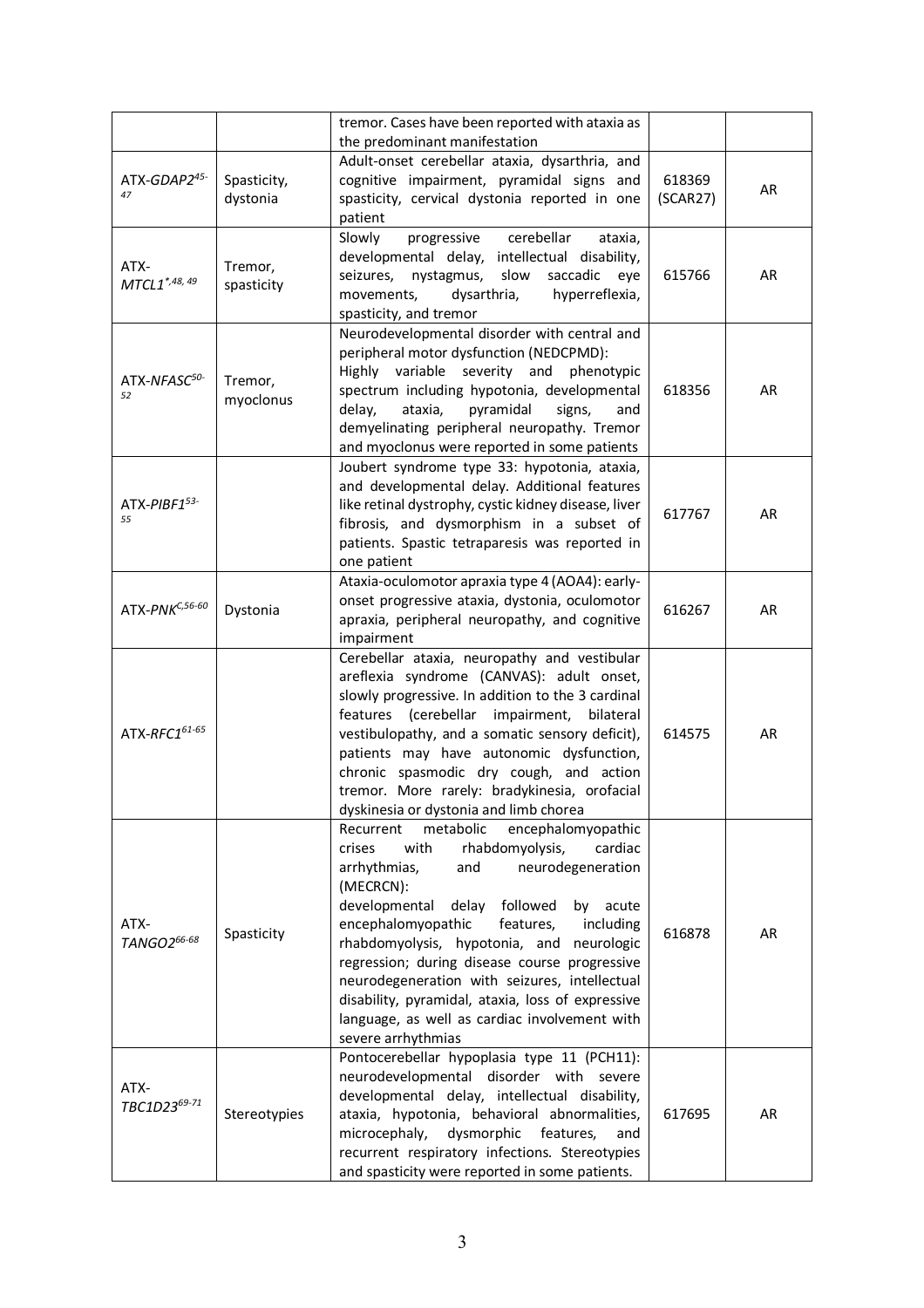| ATX-<br>TSEN54 <sup>D, 72, 73</sup>   |                                                               | dysarthria,<br>intellectual<br>disability,<br>Ataxia,<br>peripheral neuropathy, and pyramidal signs                                                                                                                                                                                                                                                              | 608755                                   | AR        |
|---------------------------------------|---------------------------------------------------------------|------------------------------------------------------------------------------------------------------------------------------------------------------------------------------------------------------------------------------------------------------------------------------------------------------------------------------------------------------------------|------------------------------------------|-----------|
| ATX-XRCC174,<br>75                    |                                                               | Ataxia with dysarthria, intellectual disability,<br>slow and hypometric saccadic eye movements,<br>nystagmus, oculomotor apraxia, and peripheral<br>neuropathy                                                                                                                                                                                                   | 617633<br>(SCAR26)                       | AR        |
|                                       | Dominant and/or recessive forms                               |                                                                                                                                                                                                                                                                                                                                                                  |                                          |           |
| ATX-<br>MSTO176-78                    |                                                               | Mitochondrial myopathy and ataxia (MMYAT);<br>complex neurologic disorder with variable<br>manifestation including early-onset global<br>developmental delay, mitochondrial myopathy,<br>ataxia and variable additional features like<br>growth impairment, cognitive impairment,<br>muscle weakness, elevated creatine kinase, and<br>psychiatric comorbidities | 617675                                   | AR (AD)   |
| ATX-<br>STUB1#,E, 79-86               | Parkinsonism,<br>chorea,<br>dystonia,<br>tremor,<br>myoclonus | Ataxia with cognitive-affective symptoms, such<br>as depression, anxiety, or apathy, and variable<br>additional features like parkinsonism, tremor,<br>chorea, dystonia, myoclonus, dysarthria, and<br>dysphagia                                                                                                                                                 | 618093<br>(SCA48),<br>615768<br>(SCAR16) | AD and AR |
| Mitochondrial                         |                                                               |                                                                                                                                                                                                                                                                                                                                                                  |                                          |           |
| ATX-MT-<br>ATP687-90                  | Myoclonus                                                     | MT-ATP6-mitochondrial disease: neuropathy,<br>ataxia, and retinitis pigmentosa (NARP); Leigh<br>syndrome; mitochondrial encephalomyopathy;<br>variable phenotype including ataxia, cognitive<br>dysfunction,<br>neuropathy,<br>seizures,<br>and<br>retinopathy                                                                                                   | 551500                                   | mt        |
| X-linked                              |                                                               |                                                                                                                                                                                                                                                                                                                                                                  |                                          |           |
| ATX-AIFM191-<br>94                    |                                                               | Ataxia, peripheral neuropathy, hearing loss,<br>pyramidal signs,<br>behavioral disorder,<br>and<br>intellectual disability                                                                                                                                                                                                                                       |                                          | XL        |
| feature                               |                                                               | Combined phenotypes: where ataxia coexists with another movement disorder as a prominent consistent                                                                                                                                                                                                                                                              |                                          |           |
| ATX/HSP-<br>KCNA295-98                | Tremor,<br>myoclonus,<br>dystonia,<br>chorea                  | Developmental and epileptic encephalopathy-<br>32 (DEE32): variable phenotypic spectrum<br>including (myoclonic) seizures, (episodic) ataxia,<br>HSP, action tremor, myoclonus, dystonia,<br>chorea, dysarthria, developmental delay, and<br>intellectual disability                                                                                             | 616366                                   | AD        |
| ATX/HSP-<br>VPS13D99-102              | Dystonia,<br>myoclonus,<br>chorea, tremor                     | Variable phenotype including ataxia, HSP, other<br>pyramidal signs, dystonia, myoclonus, chorea,<br>tremor, dysarthria, oculomotor abnormalities,<br>distal<br>impairment,<br>sensory<br>hypotonia,<br>sometimes global developmental delay or mild<br>intellectual disability                                                                                   | 607317<br>(SCAR4)                        | AR        |
| HSP/ATX-<br>CAPN1103, 104             |                                                               | Pure or complex HSP, cerebellar ataxia,<br>dysarthria, foot deformities, ocular movement<br>abnormalities,<br>peripheral<br>neuropathy,<br>amyotrophy                                                                                                                                                                                                            | 616907                                   | AR        |
| ATX/MYC-<br>NUS1 <sup>F,105-107</sup> | Tremor,<br>parkinsonism,<br>dystonia <sup>108, 109</sup>      | Mental retardation 55 with seizures (MRD55);<br>phenotypic<br>spectrum<br>including<br>broad<br>developmental delay, intellectual disability,<br>ataxia, myoclonus, (myoclonic) seizures, resting<br>and intention tremor, and rarely parkinsonism                                                                                                               | 617831                                   | AD        |
| ATX/DYT-<br>SQSTM1110-113             | Chorea                                                        | Neurodegeneration with ataxia, dystonia, and<br>gaze palsy (NADGP): ataxia, dystonia, chorea,                                                                                                                                                                                                                                                                    | 617145                                   | AR        |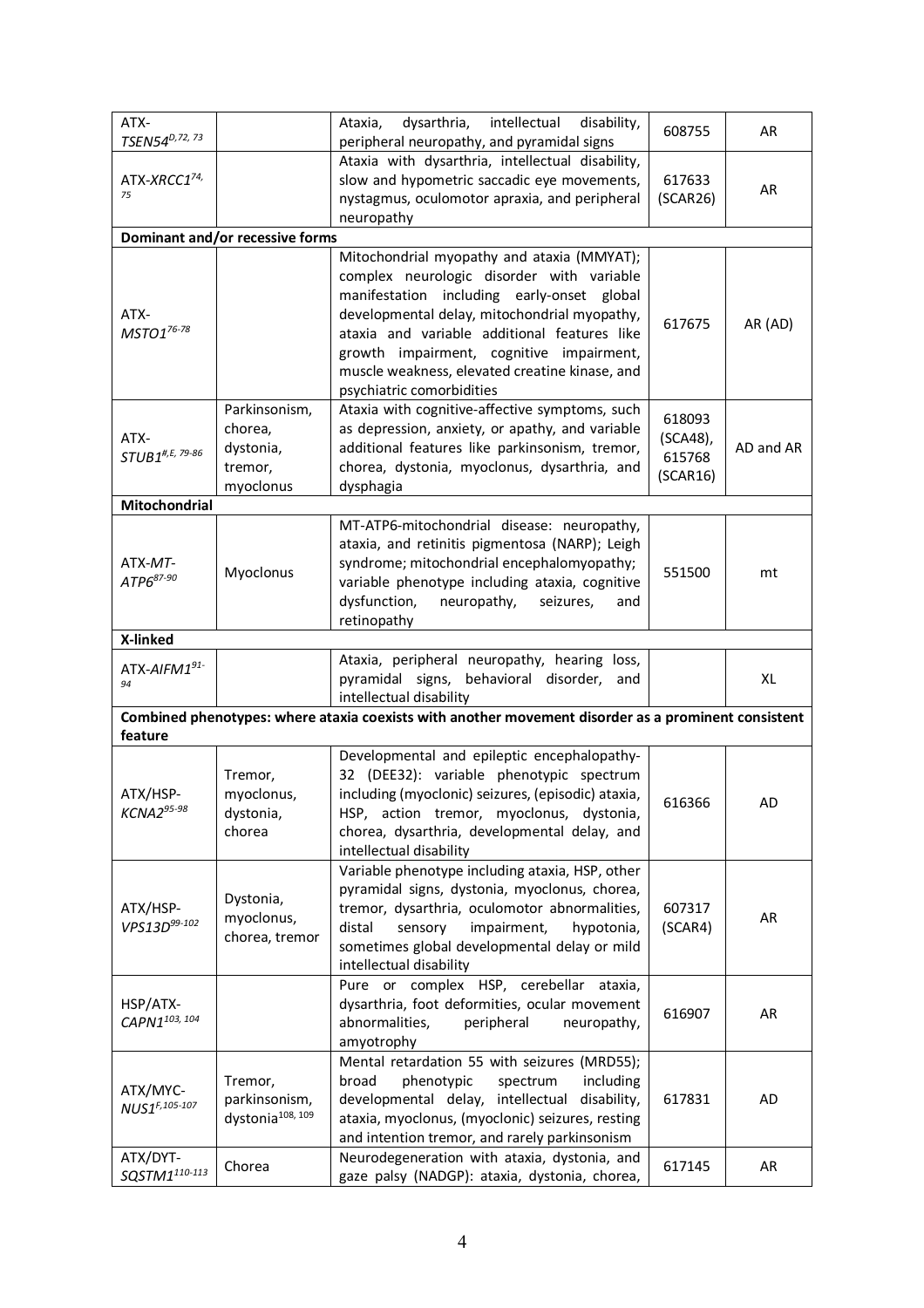|                                                                                      |                                                                                         | cognitive decline, nystagmus,<br>gaze palsy,<br>pyramidal<br>dysarthria<br>signs,<br>and<br>hypergonadotropic hypogonadism                                                                                                |             |                         |
|--------------------------------------------------------------------------------------|-----------------------------------------------------------------------------------------|---------------------------------------------------------------------------------------------------------------------------------------------------------------------------------------------------------------------------|-------------|-------------------------|
| Disorders that usually present with other phenotypes but can have (prominent) ataxia |                                                                                         |                                                                                                                                                                                                                           |             |                         |
| Gene                                                                                 | <b>Disease</b>                                                                          | <b>Clinical phenotype</b>                                                                                                                                                                                                 | <b>OMIM</b> | MOI                     |
| C9orf72                                                                              | Frontotemporal<br>dementia (FTD)<br>and/or<br>Amyotrophic<br>Lateral Sclerosis<br>(ALS) | phenotypic spectrum<br>including<br>Broad<br>frontotemporal dementia and features of motor<br>neuron disease, parkinsonism (mostly atypical,<br>e.g., PSP-like, MSA or CBS), and dystonia,<br>cerebellar signs, or chorea | 105550      | AD, repeat<br>expansion |
| PSEN1114-117                                                                         | Alzheimer's<br>disease                                                                  | Gene is linked to Alzheimer's disease; a few<br>cases with prominent (spastic) ataxia have been<br>described.                                                                                                             | 607822      | AD                      |

AD = autosomal dominant, AR = autosomal recessive, HSP = hereditary spastic paraplegia, MOI = mode of inheritance, mt = mitochondrial, OMIM = Online Mendelian Inheritance in Man (https://www.omim.org/about), SCA = autosomal dominant spinocerebellar ataxia, SCAN = spinocerebellar ataxia with axonal neuropathy, SCAR = autosomal recessive spinocerebellar ataxia, XL = x-linked

\* Comment: Evidence is limited as only two patients in total were reported in two independent publications.

# Comment: This gene is already included in the previous list of autosomal-recessive ataxias<sup>118</sup> (SCAR16, OMIM: 615768). It

has now also been confirmed as a dominant ataxia gene.

<sup>A</sup> Gene mutations can also cause complex cortical dysplasia with other brain malformations 5 (OMIM: 615763)

B Gene mutations can also cause the lethal neonatal rigidity and multifocal seizure syndrome (OMIM: 614498)

<sup>C</sup> Gene mutations can also cause autosomal recessive microcephaly, seizures, and developmental delay (OMIM: 613402)

D Gene mutations can also cause pontocerebellar hypoplasia types 5 (OMIM: 610204), 2A (OMIM: 277470) and 4 (OMIM:

225753)

 $E$  Gene mutations can also cause the Gordon Holmes syndrome<sup>119</sup>

<sup>F</sup> Gene mutations can also cause congenital disorder of glycosylation, type 1AA (OMIM: 617082)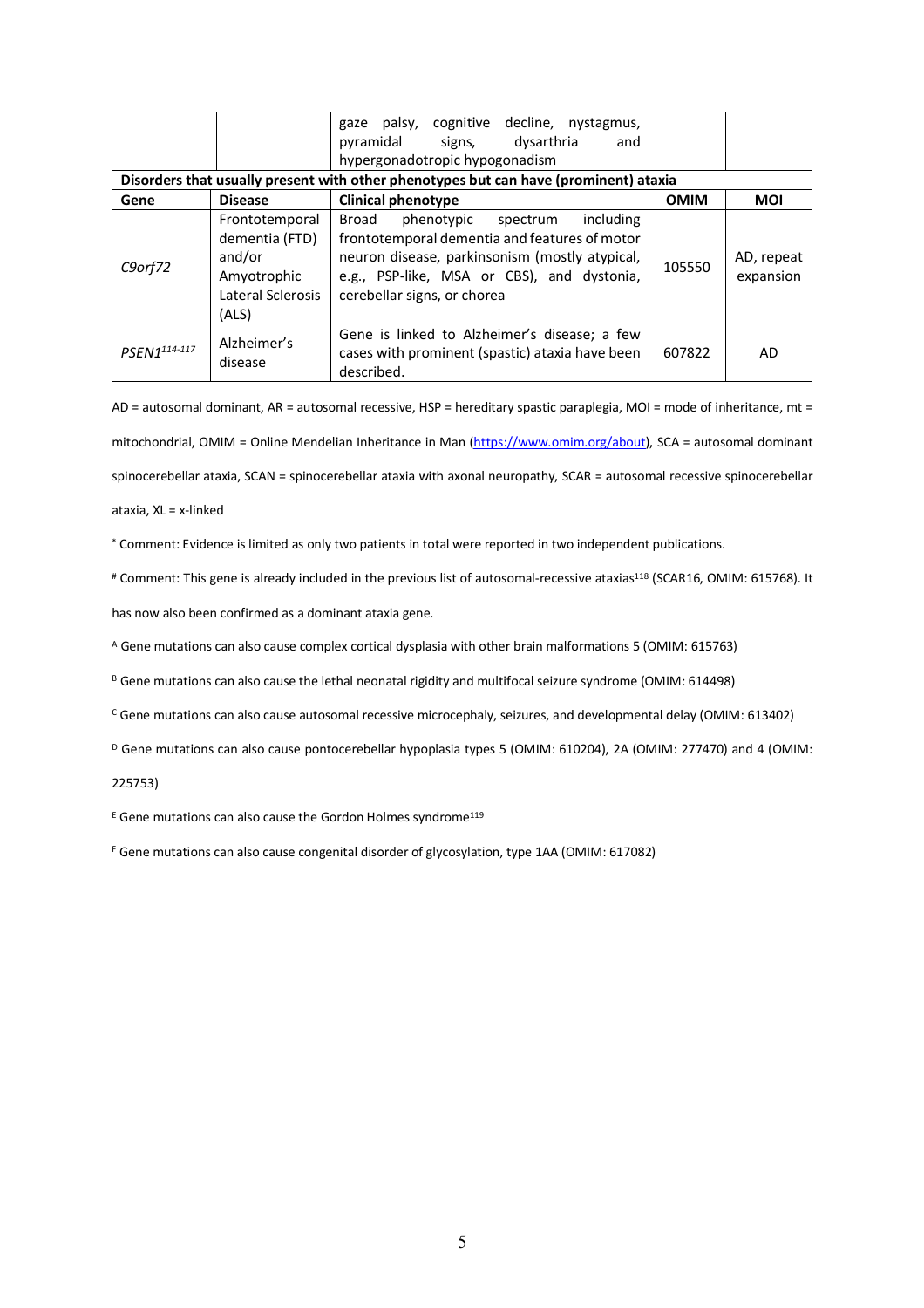## **References**

1. Coutelier M, Blesneac I, Monteil A, et al. A Recurrent Mutation in CACNA1G Alters Cav3.1 T-Type Calcium-Channel Conduction and Causes Autosomal-Dominant Cerebellar Ataxia. Am J Hum Genet 2015;97(5):726-737.

2. Morino H, Matsuda Y, Muguruma K, et al. A mutation in the low voltage-gated calcium channel CACNA1G alters the physiological properties of the channel, causing spinocerebellar ataxia. Mol Brain 2015;8:89.

3. Chemin J, Siquier-Pernet K, Nicouleau M, et al. De novo mutation screening in childhoodonset cerebellar atrophy identifies gain-of-function mutations in the CACNA1G calcium channel gene. Brain 2018;141(7):1998-2013.

4. Tsoi H, Yu AC, Chen ZS, et al. A novel missense mutation in CCDC88C activates the JNK pathway and causes a dominant form of spinocerebellar ataxia. J Med Genet 2014;51(9):590-595.

5. Lenska-Mieciek M, Charzewska A, Krolicki L, et al. Familial ataxia, tremor, and dementia in a polish family with a novel mutation in the CCDC88C gene. Mov Disord 2019;34(1):142-144.

6. Serrano-Munuera C, Corral-Juan M, Stevanin G, et al. New subtype of spinocerebellar ataxia with altered vertical eye movements mapping to chromosome 1p32. JAMA Neurol 2013;70(6):764- 771.

7. Seixas AI, Loureiro JR, Costa C, et al. A Pentanucleotide ATTTC Repeat Insertion in the Noncoding Region of DAB1, Mapping to SCA37, Causes Spinocerebellar Ataxia. Am J Hum Genet 2017;101(1):87-103.

8. Corral-Juan M, Serrano-Munuera C, Rabano A, et al. Clinical, genetic and neuropathological characterization of spinocerebellar ataxia type 37. Brain 2018;141(7):1981-1997.

9. Chao HT, Davids M, Burke E, et al. A Syndromic Neurodevelopmental Disorder Caused by De Novo Variants in EBF3. Am J Hum Genet 2017;100(1):128-137.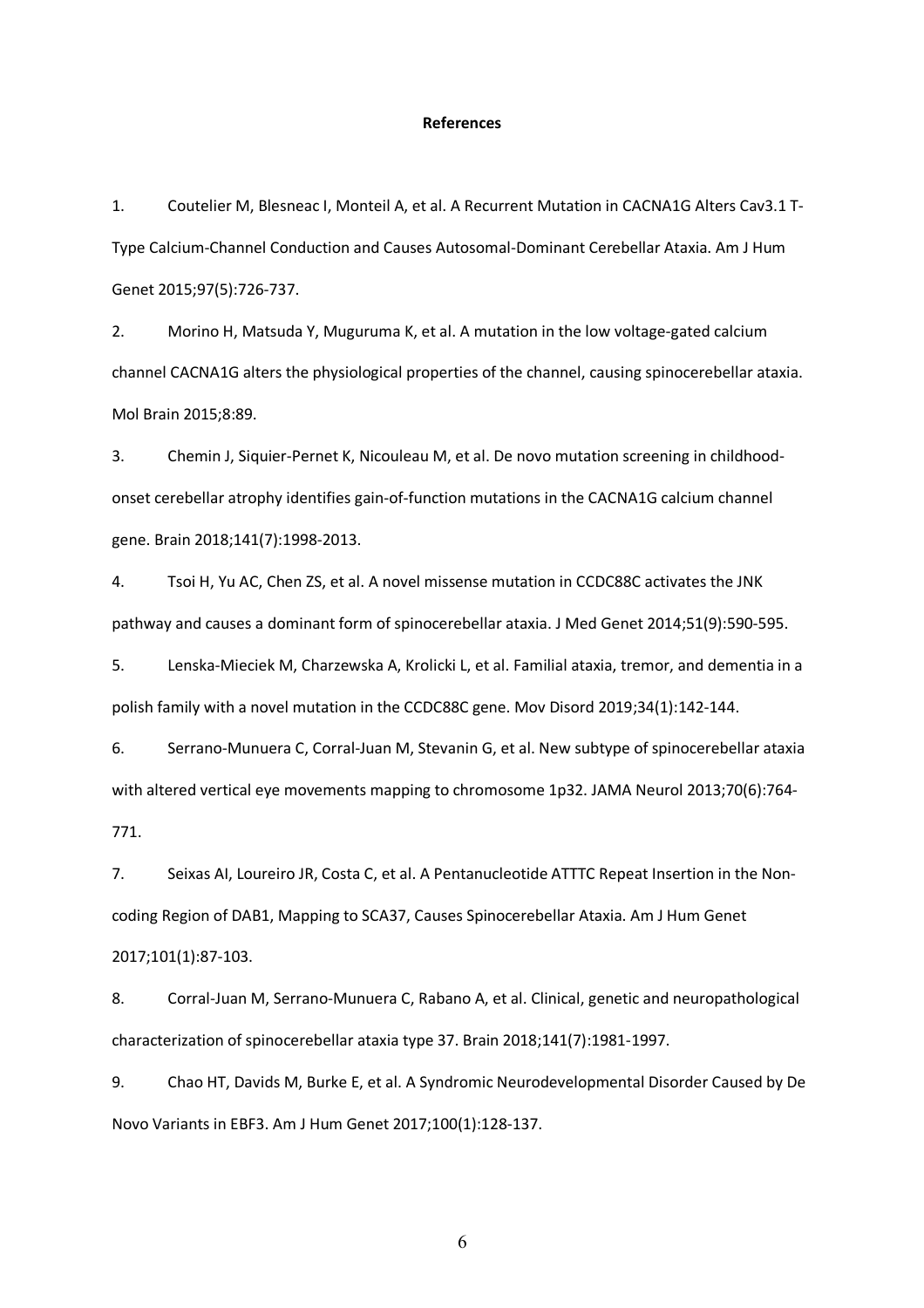10. Harms FL, Girisha KM, Hardigan AA, et al. Mutations in EBF3 Disturb Transcriptional Profiles and Cause Intellectual Disability, Ataxia, and Facial Dysmorphism. Am J Hum Genet 2017;100(1):117- 127.

11. Sleven H, Welsh SJ, Yu J, et al. De Novo Mutations in EBF3 Cause a Neurodevelopmental Syndrome. Am J Hum Genet 2017;100(1):138-150.

12. Cadieux-Dion M, Turcotte-Gauthier M, Noreau A, et al. Expanding the clinical phenotype associated with ELOVL4 mutation: study of a large French-Canadian family with autosomal dominant spinocerebellar ataxia and erythrokeratodermia. JAMA Neurol 2014;71(4):470-475.

13. Ozaki K, Doi H, Mitsui J, et al. A Novel Mutation in ELOVL4 Leading to Spinocerebellar Ataxia (SCA) With the Hot Cross Bun Sign but Lacking Erythrokeratodermia: A Broadened Spectrum of SCA34. JAMA Neurol 2015;72(7):797-805.

14. Waters MF, Minassian NA, Stevanin G, et al. Mutations in voltage-gated potassium channel KCNC3 cause degenerative and developmental central nervous system phenotypes. Nat Genet 2006;38(4):447-451.

15. Finnsson J, Sundblom J, Dahl N, Melberg A, Raininko R. LMNB1-related autosomal-dominant leukodystrophy: Clinical and radiological course. Ann Neurol 2015;78(3):412-425.

16. Zhang Y, Li J, Bai R, et al. LMNB1-Related Adult-Onset Autosomal Dominant Leukodystrophy Presenting as Movement Disorder: A Case Report and Review of the Literature. Front Neurosci 2019;13:1030.

17. Gennarino VA, Palmer EE, McDonell LM, et al. A Mild PUM1 Mutation Is Associated with Adult-Onset Ataxia, whereas Haploinsufficiency Causes Developmental Delay and Seizures. Cell 2018;172(5):924-936 e911.

18. Lai KL, Liao YC, Tsai PC, Hsiao CT, Soong BW, Lee YC. Investigating PUM1 mutations in a Taiwanese cohort with cerebellar ataxia. Parkinsonism Relat Disord 2019;66:220-223.

19. Chen DH, Below JE, Shimamura A, et al. Ataxia-Pancytopenia Syndrome Is Caused by Missense Mutations in SAMD9L. Am J Hum Genet 2016;98(6):1146-1158.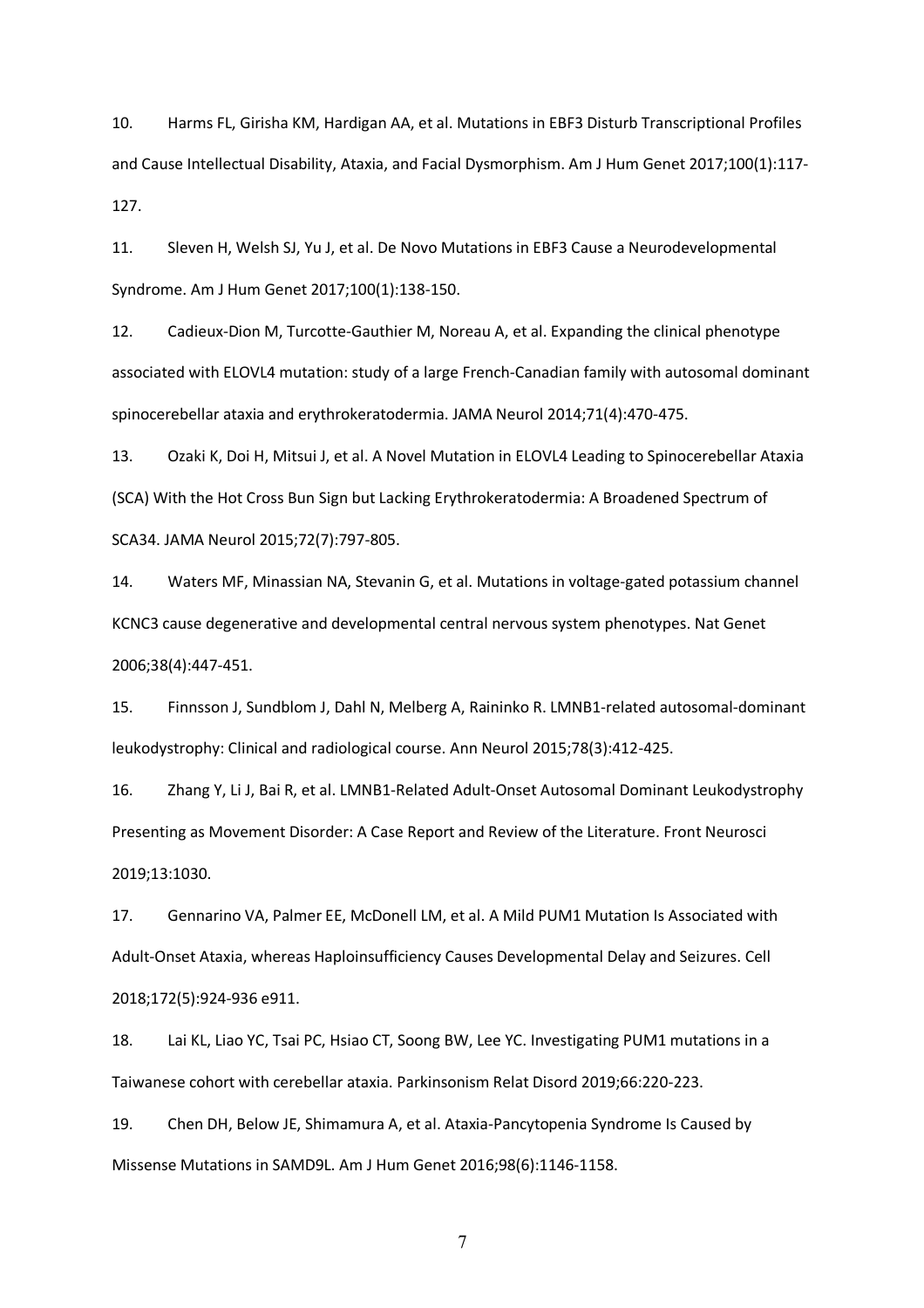20. Tesi B, Davidsson J, Voss M, et al. Gain-of-function SAMD9L mutations cause a syndrome of cytopenia, immunodeficiency, MDS, and neurological symptoms. Blood 2017;129(16):2266-2279.

21. Shen XM, Selcen D, Brengman J, Engel AG. Mutant SNAP25B causes myasthenia, cortical hyperexcitability, ataxia, and intellectual disability. Neurology 2014;83(24):2247-2255.

22. Fukuda H, Imagawa E, Hamanaka K, et al. A novel missense SNAP25b mutation in two affected siblings from an Israeli family showing seizures and cerebellar ataxia. J Hum Genet 2018;63(5):673-676.

23. Heyne HO, Singh T, Stamberger H, et al. De novo variants in neurodevelopmental disorders with epilepsy. Nat Genet 2018;50(7):1048-1053.

24. Sferra A, Fattori F, Rizza T, et al. Defective kinesin binding of TUBB2A causes progressive spastic ataxia syndrome resembling sacsinopathy. Hum Mol Genet 2018;27(11):1892-1904.

25. Cai S, Li J, Wu Y, Jiang Y. De novo mutations of TUBB2A cause infantile-onset epilepsy and developmental delay. J Hum Genet 2020;65(7):601-608.

26. Hu H, Kahrizi K, Musante L, et al. Genetics of intellectual disability in consanguineous families. Mol Psychiatry 2019;24(7):1027-1039.

27. Aslam F, Naz S. Ataxia and dysarthria due to an ABCA2 variant: Extension of the phenotypic spectrum. Parkinsonism Relat Disord 2019;64:328-331.

28. Ghosh SG, Becker K, Huang H, et al. Biallelic Mutations in ADPRHL2, Encoding ADP-Ribosylhydrolase 3, Lead to a Degenerative Pediatric Stress-Induced Epileptic Ataxia Syndrome. Am J Hum Genet 2018;103(3):431-439.

29. Danhauser K, Alhaddad B, Makowski C, et al. Bi-allelic ADPRHL2 Mutations Cause Neurodegeneration with Developmental Delay, Ataxia, and Axonal Neuropathy. Am J Hum Genet 2018;103(5):817-825.

30. Valence S, Cochet E, Rougeot C, et al. Exome sequencing in congenital ataxia identifies two new candidate genes and highlights a pathophysiological link between some congenital ataxias and early infantile epileptic encephalopathies. Genet Med 2019;21(3):553-563.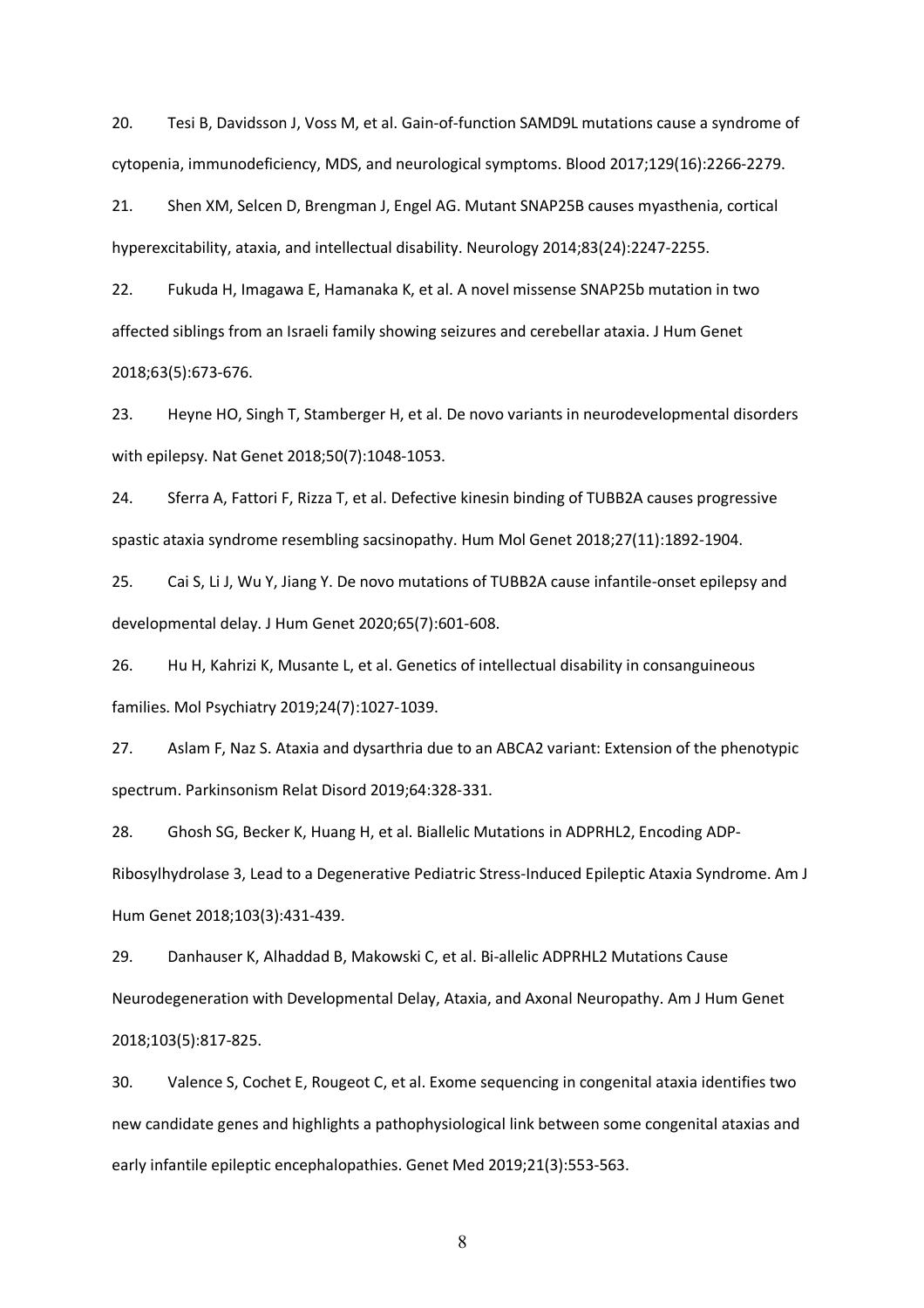31. Mahjoub A, Cihlarova Z, Tetreault M, et al. Homozygous pathogenic variant in BRAT1 associated with nonprogressive cerebellar ataxia. Neurol Genet 2019;5(5):e359.

32. Butler KM, Holt PJ, Milla SS, da Silva C, Alexander JJ, Escayg A. Epileptic Encephalopathy and Cerebellar Atrophy Resulting from Compound Heterozygous CACNA2D2 Variants. Case Rep Genet 2018;2018:6308283.

33. Punetha J, Karaca E, Gezdirici A, et al. Biallelic CACNA2D2 variants in epileptic encephalopathy and cerebellar atrophy. Ann Clin Transl Neurol 2019;6(8):1395-1406.

34. Martinez Lyons A, Ardissone A, Reyes A, et al. COA7 (C1orf163/RESA1) mutations associated with mitochondrial leukoencephalopathy and cytochrome c oxidase deficiency. J Med Genet 2016;53(12):846-849.

35. Higuchi Y, Okunushi R, Hara T, et al. Mutations in COA7 cause spinocerebellar ataxia with axonal neuropathy. Brain 2018;141(6):1622-1636.

36. Paesold-Burda P, Maag C, Troxler H, et al. Deficiency in COG5 causes a moderate form of congenital disorders of glycosylation. Hum Mol Genet 2009;18(22):4350-4356.

37. Wang X, Han L, Wang XY, et al. Identification of Two Novel Mutations in COG5 Causing Congenital Disorder of Glycosylation. Front Genet 2020;11:168.

38. Wiltrout K, Ferrer A, van de Laar I, et al. Variants in DOCK3 cause developmental delay and hypotonia. Eur J Hum Genet 2019;27(8):1225-1234.

39. Helbig KL, Mroske C, Moorthy D, Sajan SA, Velinov M. Biallelic loss-of-function variants in DOCK3 cause muscle hypotonia, ataxia, and intellectual disability. Clin Genet 2017;92(4):430-433.

40. Iwata-Otsubo A, Ritter AL, Weckselbatt B, et al. DOCK3-related neurodevelopmental syndrome: Biallelic intragenic deletion of DOCK3 in a boy with developmental delay and hypotonia. Am J Med Genet A 2018;176(1):241-245.

41. Marelli C, Guissart C, Hubsch C, et al. Mini-Exome Coupled to Read-Depth Based Copy Number Variation Analysis in Patients with Inherited Ataxias. Hum Mutat 2016;37(12):1340-1353.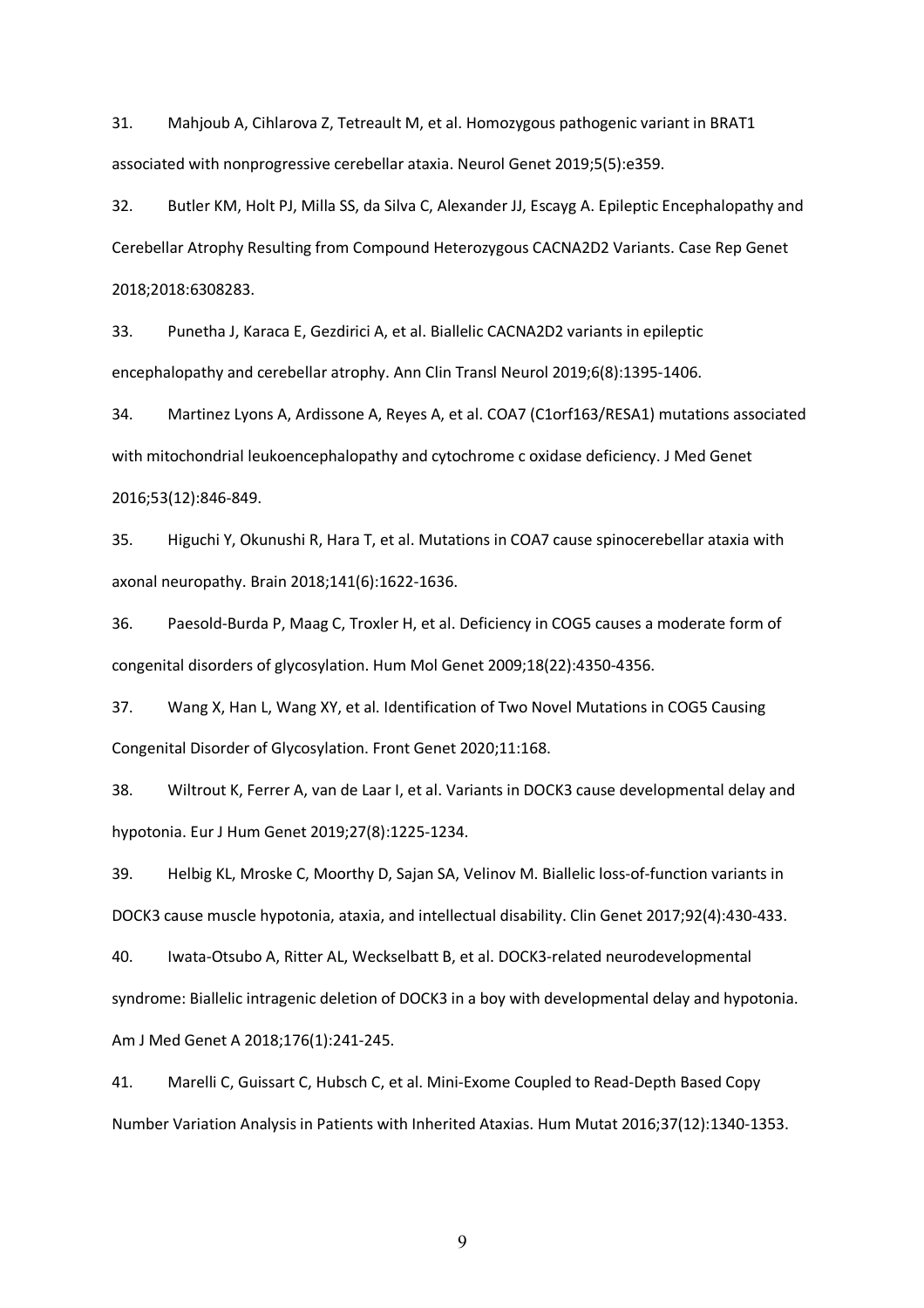42. Carre G, Marelli C, Anheim M, et al. Xeroderma pigmentosum complementation group F: A rare cause of cerebellar ataxia with chorea. J Neurol Sci 2017;376:198-201.

43. Doi H, Koyano S, Miyatake S, et al. Cerebellar ataxia-dominant phenotype in patients with ERCC4 mutations. J Hum Genet 2018;63(4):417-423.

44. Shanbhag NM, Geschwind MD, DiGiovanna JJ, et al. Neurodegeneration as the presenting symptom in 2 adults with xeroderma pigmentosum complementation group F. Neurol Genet 2018;4(3):e240.

45. Eidhof I, Baets J, Kamsteeg EJ, et al. GDAP2 mutations implicate susceptibility to cellular stress in a new form of cerebellar ataxia. Brain 2018;141(9):2592-2604.

46. Breza M, Bourinaris T, Efthymiou S, et al. A homozygous GDAP2 loss-of-function variant in a patient with adult-onset cerebellar ataxia. Brain 2020;143(6):e49.

47. Dong HL, Cheng HL, Bai G, Shen Y, Wu ZY. Novel GDAP2 pathogenic variants cause autosomal recessive spinocerebellar ataxia-27 (SCAR27) in a Chinese family. Brain 2020;143(6):e50.

48. Krygier M, Kwarciany M, Wasilewska K, et al. A study in a Polish ataxia cohort indicates genetic heterogeneity and points to MTCL1 as a novel candidate gene. Clin Genet 2019;95(3):415- 419.

49. Jiao B, Zhou Z, Hu Z, et al. Homozygosity mapping and next generation sequencing for the genetic diagnosis of hereditary ataxia and spastic paraplegia in consanguineous families. Parkinsonism Relat Disord 2020;80:65-72.

50. Anazi S, Maddirevula S, Salpietro V, et al. Expanding the genetic heterogeneity of intellectual disability. Hum Genet 2017;136(11-12):1419-1429.

51. Monfrini E, Straniero L, Bonato S, et al. Neurofascin (NFASC) gene mutation causes autosomal recessive ataxia with demyelinating neuropathy. Parkinsonism Relat Disord 2019;63:66- 72.

52. Kvarnung M, Shahsavani M, Taylan F, et al. Ataxia in Patients With Bi-Allelic NFASC Mutations and Absence of Full-Length NF186. Front Genet 2019;10:896.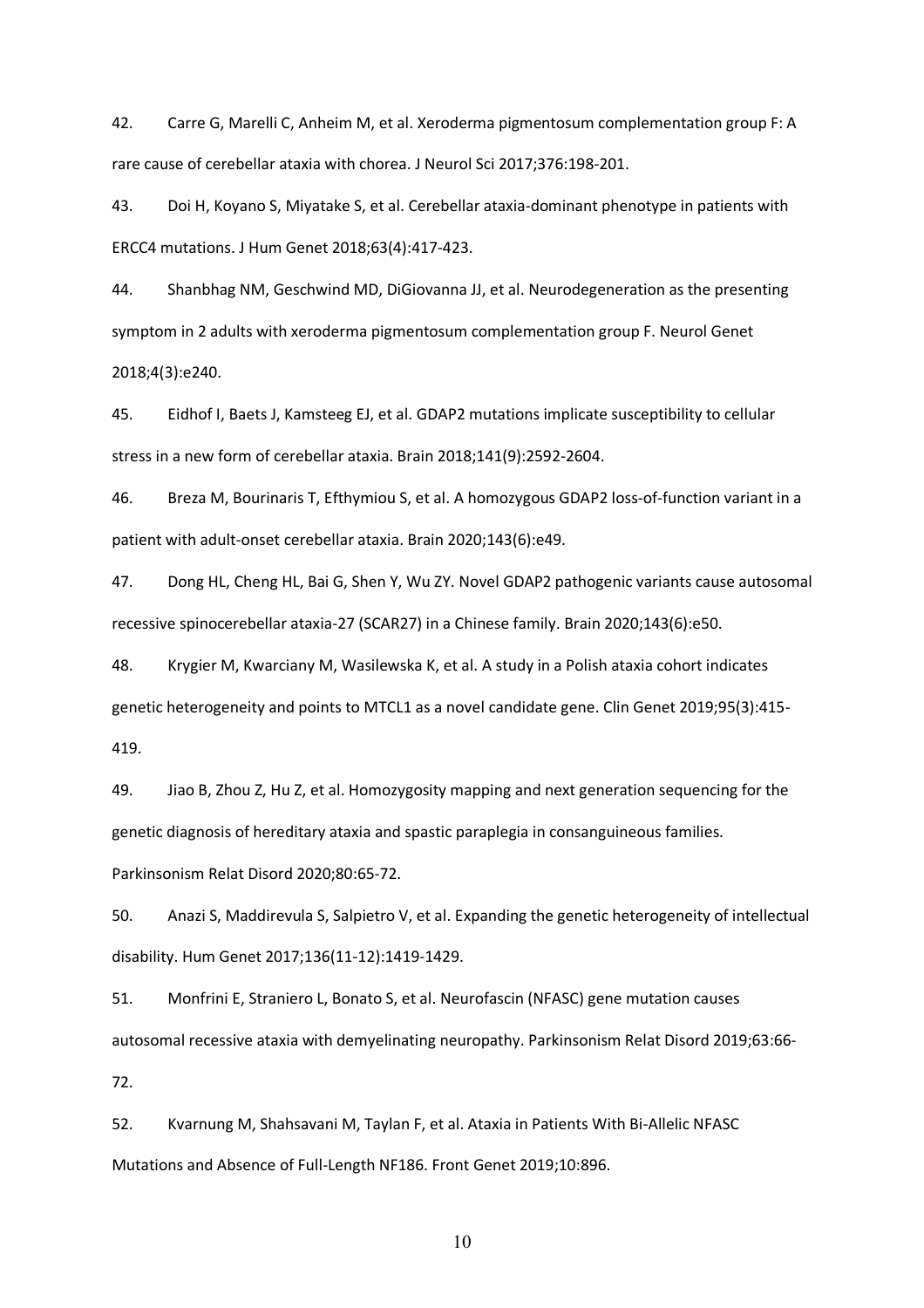53. Wheway G, Schmidts M, Mans DA, et al. An siRNA-based functional genomics screen for the identification of regulators of ciliogenesis and ciliopathy genes. Nat Cell Biol 2015;17(8):1074-1087.

54. Hebbar M, Kanthi A, Shukla A, Bielas S, Girisha KM. A biallelic 36-bp insertion in PIBF1 is associated with Joubert syndrome. J Hum Genet 2018;63(8):935-939.

55. Ott T, Kaufmann L, Granzow M, et al. The Frog Xenopus as a Model to Study Joubert Syndrome: The Case of a Human Patient With Compound Heterozygous Variants in PIBF1. Front Physiol 2019;10:134.

56. Bras J, Alonso I, Barbot C, et al. Mutations in PNKP cause recessive ataxia with oculomotor apraxia type 4. Am J Hum Genet 2015;96(3):474-479.

57. Tzoulis C, Sztromwasser P, Johansson S, Gjerde IO, Knappskog P, Bindoff LA. PNKP Mutations Identified by Whole-Exome Sequencing in a Norwegian Patient with Sporadic Ataxia and Edema. Cerebellum 2017;16(1):272-275.

58. Schiess N, Zee DS, Siddiqui KA, Szolics M, El-Hattab AW. Novel PNKP mutation in siblings with ataxia-oculomotor apraxia type 4. J Neurogenet 2017;31(1-2):23-25.

59. Rudenskaya GE, Marakhonov AV, Shchagina OA, et al. Ataxia with Oculomotor Apraxia Type 4 with PNKP Common "Portuguese" and Novel Mutations in Two Belarusian Families. J Pediatr Genet 2019;8(2):58-62.

60. Gatti M, Magri S, Nanetti L, et al. From congenital microcephaly to adult onset cerebellar ataxia: Distinct and overlapping phenotypes in patients with PNKP gene mutations. Am J Med Genet A 2019;179(11):2277-2283.

61. Cortese A, Simone R, Sullivan R, et al. Biallelic expansion of an intronic repeat in RFC1 is a common cause of late-onset ataxia. Nat Genet 2019;51(4):649-658.

62. Rafehi H, Szmulewicz DJ, Bennett MF, et al. Bioinformatics-Based Identification of Expanded Repeats: A Non-reference Intronic Pentamer Expansion in RFC1 Causes CANVAS. Am J Hum Genet 2019;105(1):151-165.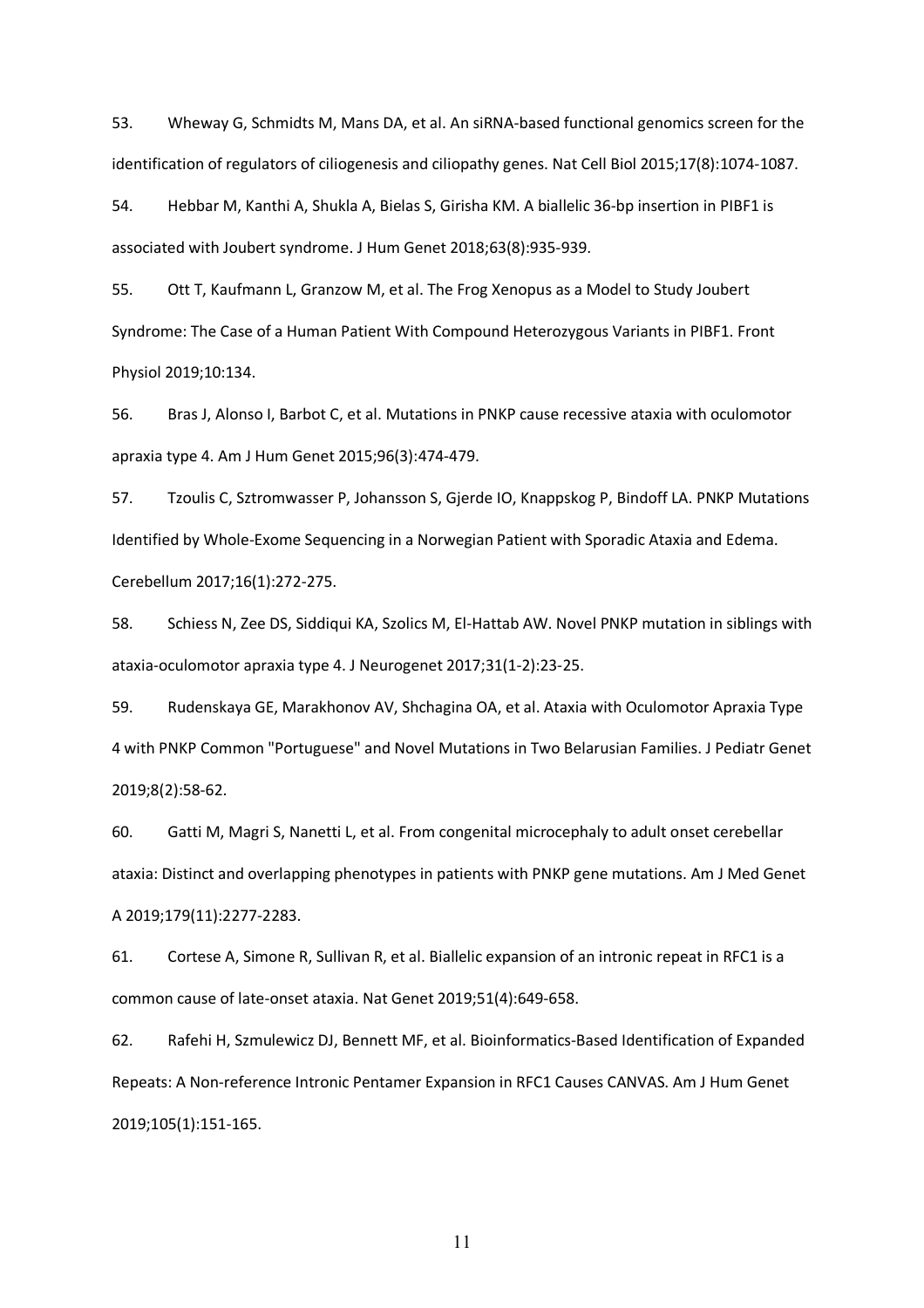63. Akcimen F, Ross JP, Bourassa CV, et al. Investigation of the RFC1 Repeat Expansion in a Canadian and a Brazilian Ataxia Cohort: Identification of Novel Conformations. Front Genet 2019;10:1219.

64. Cortese A, Tozza S, Yau WY, et al. Cerebellar ataxia, neuropathy, vestibular areflexia syndrome due to RFC1 repeat expansion. Brain 2020;143(2):480-490.

65. Traschutz A, Cortese A, Reich S, et al. Natural History, Phenotypic Spectrum, and Discriminative Features of Multisystemic RFC1 Disease. Neurology 2021;96(9):e1369-e1382.

66. Lalani SR, Liu P, Rosenfeld JA, et al. Recurrent Muscle Weakness with Rhabdomyolysis, Metabolic Crises, and Cardiac Arrhythmia Due to Bi-allelic TANGO2 Mutations. Am J Hum Genet 2016;98(2):347-357.

67. Kremer LS, Distelmaier F, Alhaddad B, et al. Bi-allelic Truncating Mutations in TANGO2 Cause Infancy-Onset Recurrent Metabolic Crises with Encephalocardiomyopathy. Am J Hum Genet 2016;98(2):358-362.

68. Jennions E, Hedberg-Oldfors C, Berglund AK, et al. TANGO2 deficiency as a cause of neurodevelopmental delay with indirect effects on mitochondrial energy metabolism. J Inherit Metab Dis 2019;42(5):898-908.

69. Marin-Valencia I, Gerondopoulos A, Zaki MS, et al. Homozygous Mutations in TBC1D23 Lead to a Non-degenerative Form of Pontocerebellar Hypoplasia. Am J Hum Genet 2017;101(3):441-450.

70. Ivanova EL, Mau-Them FT, Riazuddin S, et al. Homozygous Truncating Variants in TBC1D23 Cause Pontocerebellar Hypoplasia and Alter Cortical Development. Am J Hum Genet 2017;101(3):428-440.

71. Laugwitz L, Buchert R, Groeschel S, et al. Pontocerebellar hypoplasia type 11: Does the genetic defect determine timing of cerebellar pathology? Eur J Med Genet 2020;63(7):103938.

72. Qian Y, Wang H, Jin T, et al. A familial lateonset hereditary ataxia mimicking pontocerebellar hypoplasia caused by a novel TSEN54 mutation. Mol Med Rep 2014;10(3):1423-1425.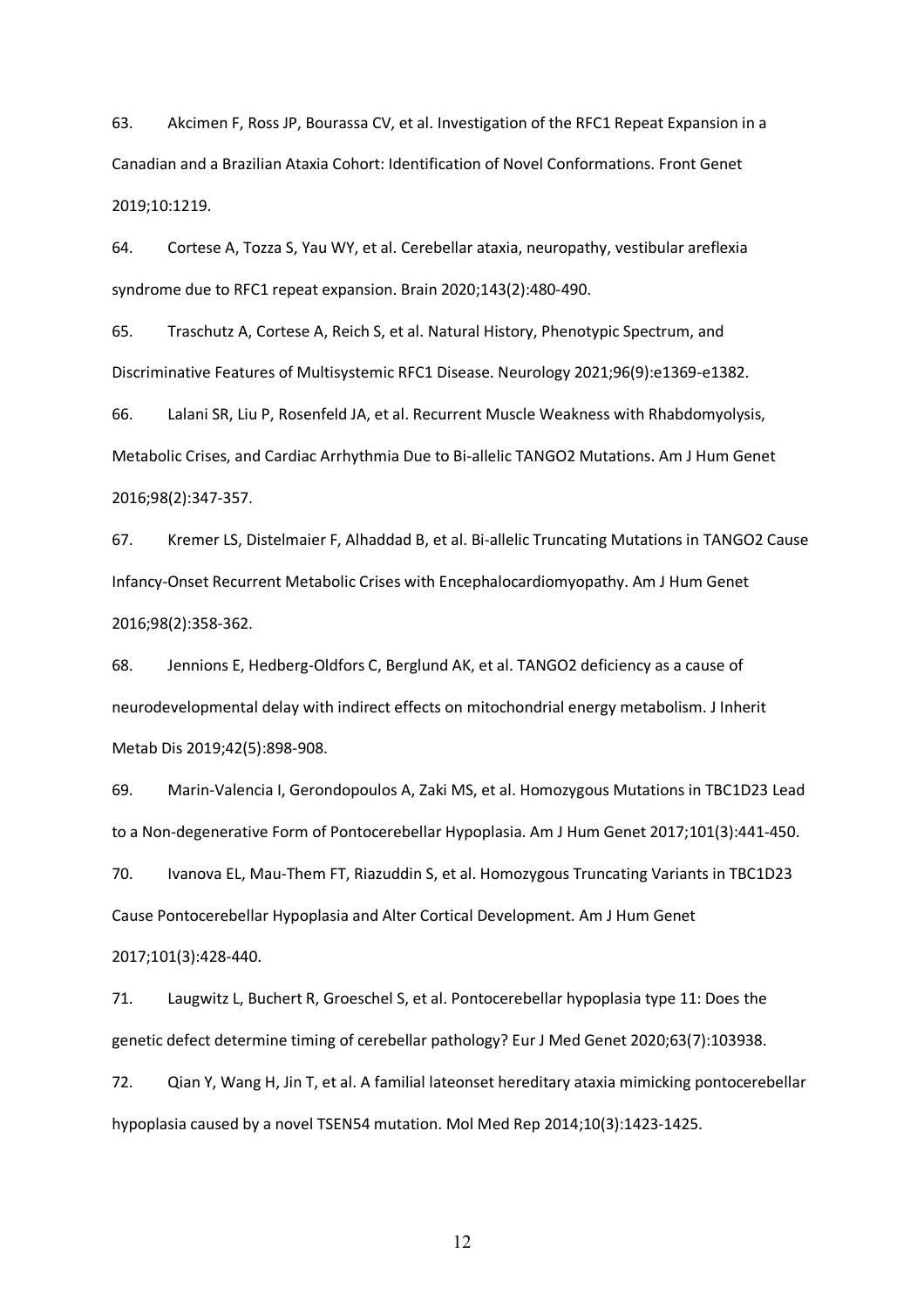73. Arslan EA, Oncel I, Ceylan AC, Topcu M, Topaloglu H. Genetic and phenotypic features of patients with childhood ataxias diagnosed by next-generation sequencing gene panel. Brain Dev 2020;42(1):6-18.

74. Hoch NC, Hanzlikova H, Rulten SL, et al. XRCC1 mutation is associated with PARP1 hyperactivation and cerebellar ataxia. Nature 2017;541(7635):87-91.

75. O'Connor E, Vandrovcova J, Bugiardini E, et al. Mutations in XRCC1 cause cerebellar ataxia and peripheral neuropathy. J Neurol Neurosurg Psychiatry 2018;89(11):1230-1232.

76. Gal A, Balicza P, Weaver D, et al. MSTO1 is a cytoplasmic pro-mitochondrial fusion protein, whose mutation induces myopathy and ataxia in humans. EMBO Mol Med 2017;9(7):967-984.

77. Li K, Jin R, Wu X. Whole-exome sequencing identifies rare compound heterozygous mutations in the MSTO1 gene associated with cerebellar ataxia and myopathy. Eur J Med Genet 2020;63(1):103623.

78. Nasca A, Scotton C, Zaharieva I, et al. Recessive mutations in MSTO1 cause mitochondrial dynamics impairment, leading to myopathy and ataxia. Hum Mutat 2017;38(8):970-977.

79. Genis D, Ortega-Cubero S, San Nicolas H, et al. Heterozygous STUB1 mutation causes familial ataxia with cognitive affective syndrome (SCA48). Neurology 2018;91(21):e1988-e1998.

80. De Michele G, Lieto M, Galatolo D, et al. Spinocerebellar ataxia 48 presenting with ataxia associated with cognitive, psychiatric, and extrapyramidal features: A report of two Italian families. Parkinsonism Relat Disord 2019;65:91-96.

81. Lieto M, Riso V, Galatolo D, et al. The complex phenotype of spinocerebellar ataxia type 48 in eight unrelated Italian families. Eur J Neurol 2020;27(3):498-505.

82. Chen DH, Latimer C, Yagi M, et al. Heterozygous STUB1 missense variants cause ataxia, cognitive decline, and STUB1 mislocalization. Neurol Genet 2020;6(2):1-13.

83. Capitanio GL, Leone M, Croce S, Schiapparelli P. [Evaluation of progesterone receptors in epithelial culture of human endometrium using a cytofluorescence method]. Boll Soc Ital Biol Sper 1988;64(7):671-676.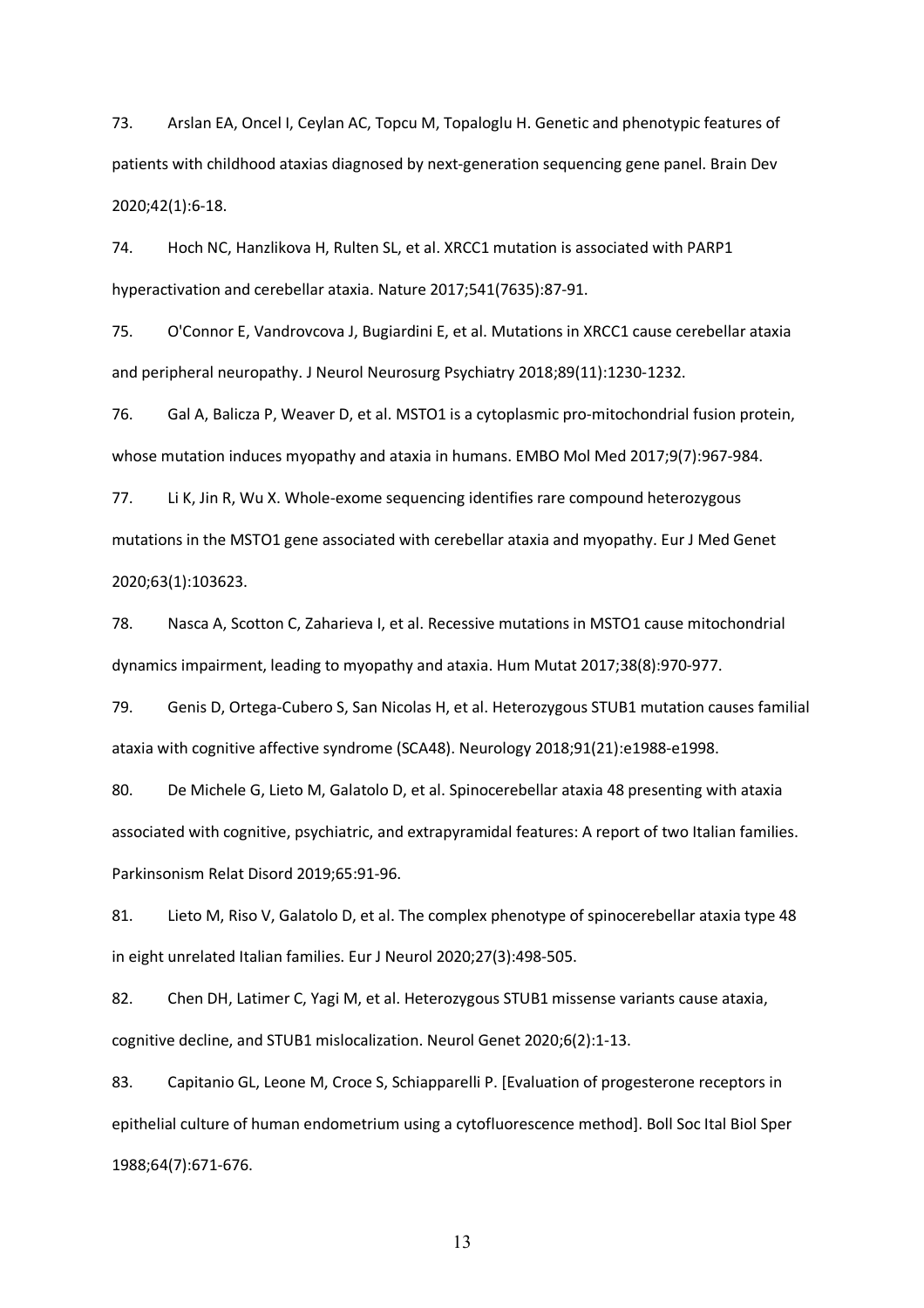84. Mol MO, van Rooij JGJ, Brusse E, et al. Clinical and pathologic phenotype of a large family with heterozygous STUB1 mutation. Neurol Genet 2020;6(3):e417.

85. Roux T, Barbier M, Papin M, et al. Clinical, neuropathological, and genetic characterization of STUB1 variants in cerebellar ataxias: a frequent cause of predominant cognitive impairment. Genet Med 2020;22(11):1851-1862.

86. Ravel JM, Benkirane M, Calmels N, et al. Expanding the clinical spectrum of STIP1 homology and U-box containing protein 1-associated ataxia. J Neurol 2021;268(5):1927-1937.

87. Ganetzky RD, Stendel C, McCormick EM, et al. MT-ATP6 mitochondrial disease variants: Phenotypic and biochemical features analysis in 218 published cases and cohort of 14 new cases. Hum Mutat 2019;40(5):499-515.

88. Ng YS, Martikainen MH, Gorman GS, et al. Pathogenic variants in MT-ATP6: A United Kingdom-based mitochondrial disease cohort study. Ann Neurol 2019;86(2):310-315.

89. Bugiardini E, Bottani E, Marchet S, et al. Expanding the molecular and phenotypic spectrum of truncating MT-ATP6 mutations. Neurol Genet 2020;6(1):e381.

90. Stendel C, Neuhofer C, Floride E, et al. Delineating MT-ATP6-associated disease: From isolated neuropathy to early onset neurodegeneration. Neurol Genet 2020;6(1):e393.

91. Pandolfo M, Rai M, Remiche G, Desmyter L, Vandernoot I. Cerebellar ataxia, neuropathy, hearing loss, and intellectual disability due to AIFM1 mutation. Neurol Genet 2020;6(3):e420.

92. Bogdanova-Mihaylova P, Alexander MD, Murphy RP, et al. Clinical spectrum of AIFM1 associated disease in an Irish family, from mild neuropathy to severe cerebellar ataxia with colour blindness. J Peripher Nerv Syst 2019;24(4):348-353.

93. Kawarai T, Yamazaki H, Yamakami K, et al. A novel AIFM1 missense mutation in a Japanese patient with ataxic sensory neuronopathy and hearing impairment. J Neurol Sci 2020;409:116584.

94. Wang Q, Xingxing L, Ding Z, Qi Y, Liu Y. Whole exome sequencing identifies a novel variant in an apoptosis-inducing factor gene associated with X-linked recessive hearing loss in a Chinese family. Genet Mol Biol 2019;42(3):543-548.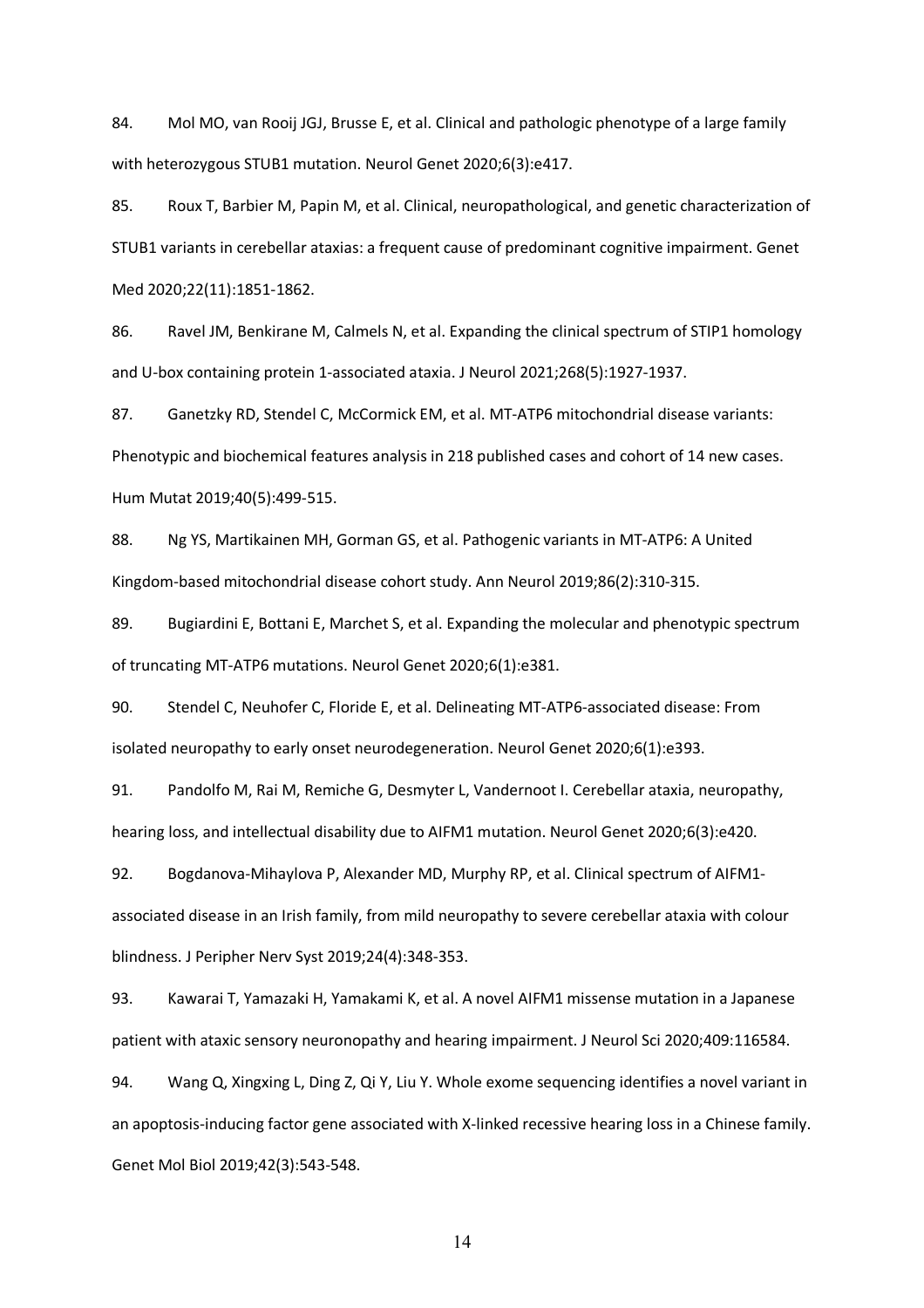95. Syrbe S, Hedrich UBS, Riesch E, et al. De novo loss- or gain-of-function mutations in KCNA2 cause epileptic encephalopathy. Nat Genet 2015;47(4):393-399.

96. Helbig KL, Hedrich UB, Shinde DN, et al. A recurrent mutation in KCNA2 as a novel cause of hereditary spastic paraplegia and ataxia. Ann Neurol 2016;80(4).

97. Corbett MA, Bellows ST, Li M, et al. Dominant KCNA2 mutation causes episodic ataxia and pharmacoresponsive epilepsy. Neurology 2016;87(19):1975-1984.

98. Masnada S, Hedrich UBS, Gardella E, et al. Clinical spectrum and genotype-phenotype associations of KCNA2-related encephalopathies. Brain 2017;140(9):2337-2354.

99. Seong E, Insolera R, Dulovic M, et al. Mutations in VPS13D lead to a new recessive ataxia with spasticity and mitochondrial defects. Ann Neurol 2018;83(6):1075-1088.

100. Gauthier J, Meijer IA, Lessel D, et al. Recessive mutations in VPS13D cause childhood onset movement disorders. Ann Neurol 2018;83(6):1089-1095.

101. Koh K, Ishiura H, Shimazaki H, et al. VPS13D-related disorders presenting as a pure and complicated form of hereditary spastic paraplegia. Mol Genet Genomic Med 2020;8(3):e1108.

102. Dziurdzik SK, Bean BDM, Davey M, Conibear E. A VPS13D spastic ataxia mutation disrupts the conserved adaptor-binding site in yeast Vps13. Hum Mol Genet 2020;29(4):635-648.

103. Gan-Or Z, Bouslam N, Birouk N, et al. Mutations in CAPN1 Cause Autosomal-Recessive Hereditary Spastic Paraplegia. Am J Hum Genet 2016;98(5):1038-1046.

104. Wang Y, Hersheson J, Lopez D, et al. Defects in the CAPN1 Gene Result in Alterations in Cerebellar Development and Cerebellar Ataxia in Mice and Humans. Cell Rep 2016;16(1):79-91. 105. Hamdan FF, Myers CT, Cossette P, et al. High Rate of Recurrent De Novo Mutations in

Developmental and Epileptic Encephalopathies. Am J Hum Genet 2017;101(5):664-685.

106. Den K, Kudo Y, Kato M, et al. Recurrent NUS1 canonical splice donor site mutation in two unrelated individuals with epilepsy, myoclonus, ataxia and scoliosis - a case report. BMC Neurol 2019;19(1):253.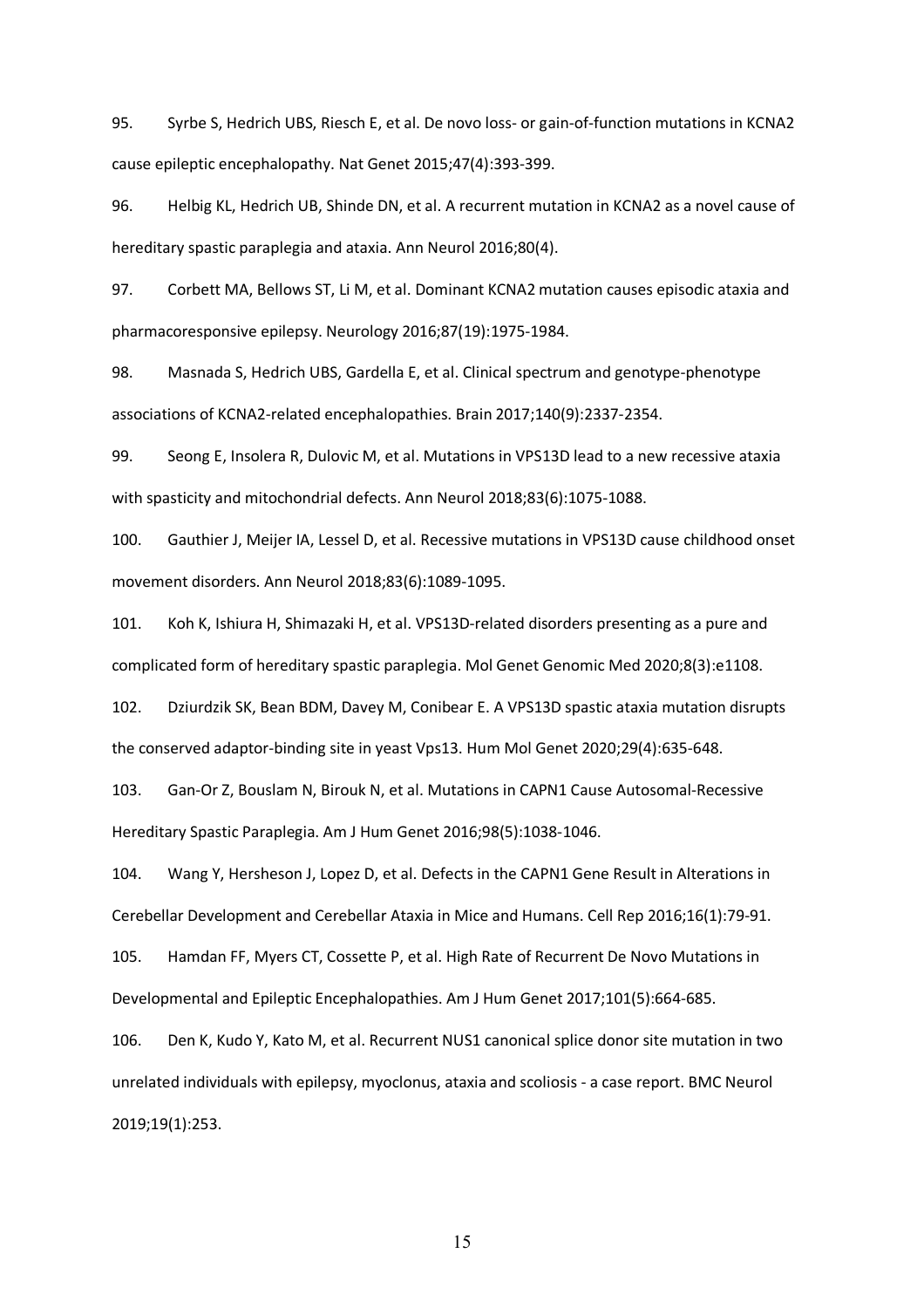107. Araki K, Nakamura R, Ito D, et al. NUS1 mutation in a family with epilepsy, cerebellar ataxia, and tremor. Epilepsy Res 2020;164:106371.

108. Gunzler SA, DeBrosse SD. Generalized Dystonia as a Prominent Feature in a Case of NUS1 Gene Mutation. Can J Neurol Sci 2021;48(3):433-434.

109. Wirth T, Tranchant C, Drouot N, et al. Increased diagnostic yield in complex dystonia through exome sequencing. Parkinsonism Relat Disord 2020;74:50-56.

110. Haack TB, Ignatius E, Calvo-Garrido J, et al. Absence of the Autophagy Adaptor SQSTM1/p62 Causes Childhood-Onset Neurodegeneration with Ataxia, Dystonia, and Gaze Palsy. Am J Hum Genet 2016;99(3):735-743.

111. Muto V, Flex E, Kupchinsky Z, et al. Biallelic SQSTM1 mutations in early-onset, variably progressive neurodegeneration. Neurology 2018;91(4):e319-e330.

112. Zuniga-Ramirez C, de Oliveira LM, Kramis-Hollands M, et al. Beyond dystonia and ataxia: Expanding the phenotype of SQSTM1 mutations. Parkinsonism Relat Disord 2019;62:192-195.

113. Vedartham V, Sundaram S, Nair SS, Ganapathy A, Mannan A, Menon R. Homozygous sequestosome 1 (SQSTM1) mutation: a rare cause for childhood-onset progressive cerebellar ataxia with vertical gaze palsy. Ophthalmic Genet 2019;40(4):376-379.

114. Appel-Cresswell S, Guella I, Lehman A, Foti D, Farrer MJ. PSEN1 p.Met233Val in a Complex Neurodegenerative Movement and Neuropsychiatric Disorder. J Mov Disord 2018;11(1):45-48.

115. Ryan NS, Nicholas JM, Weston PSJ, et al. Clinical phenotype and genetic associations in autosomal dominant familial Alzheimer's disease: a case series. Lancet Neurol 2016;15(13):1326- 1335.

116. Seliverstov Y, Kanivets I, Illarioshkin S. Spinocerebellar Ataxia-Like Presentation of the M233V PSEN1 Mutation. Cerebellum 2020;19(5):744-747.

117. Testi S, Peluso S, Fabrizi GM, et al. A novel PSEN1 mutation in a patient with sporadic earlyonset Alzheimer's disease and prominent cerebellar ataxia. J Alzheimers Dis 2014;41(3):709-714.